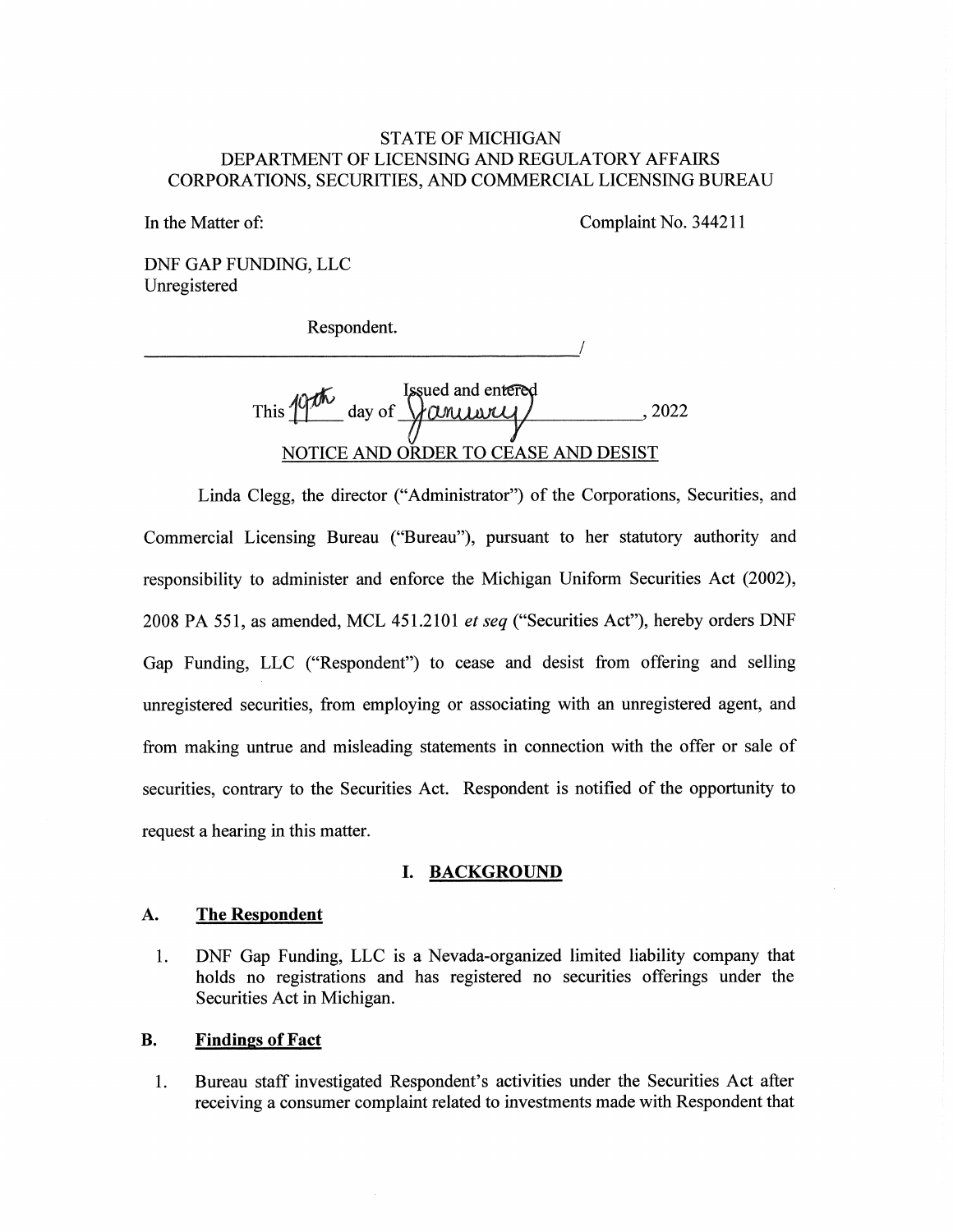were brokered by Retire Happy, LLC, an unregistered broker-dealer, and Retire Happy, LLC's unregistered agent, Josh Stoll ("Stoll").

- 2. The investigation developed evidence that Respondent sold a \$50,000 promissory note investment to a Michigan investor. The investment was not registered and none of Retire Happy, LLC, Stoll, or Respondent have identified a relevant exemption, exception, preemption, or exclusion justifying the failure to register the securities offering.
- 3. The investigation developed evidence that Respondent employed or associated with Retire Happy, LLC and Stoll, paying them a commission for each sale of Respondent's securities to an investor. Retire Happy, LLC was not registered as a broker-dealer<sup>1</sup> and Stoll was not registered as an agent under the Securities Act<sup>2</sup>. None of Retire Happy, LLC, Stoll, or Respondent have identified a relevant exemption, exception, preemption, or exclusion justifying the failures to register.
- 4. The investigation developed evidence that Retire Happy, LLC and Stoll coldcalled the Michigan investor and represented that an investment with Respondent would pay a 10% annual return, was guaranteed not to lose money, and was safer than the stock market. Based on these assurances, the Michigan investor purchased a promissory note security from Respondent for \$50,000 on or around January 16, 2016, with a maturity date on July 14, 2017. To date, the investor's principal investment has not been repaid despite the assurances that it was safe and guaranteed.

## II. RELEVANT STATUTORY PROVISIONS

1. Section 301 of the Securities Act, MCL 451.2301, states:

A person shall not offer or sell a security in this state unless 1 or more of the following are met:

(a) The security is a federal covered security.

(b) The security, transaction, or offer is exempted from registration under section 201 to 203.

(c) The security is registered under this act.

<sup>&</sup>lt;sup>1</sup> The Bureau is issuing a Notice and Order to Cease and Desist to Retire Happy, LLC concurrent with the issuance of this Notice and Order to Cease and Desist.

 $2$  The Bureau is issuing a Notice and Order to Cease and Desist to Stoll concurrent with the issuance of this Notice and Order to Cease and Desist.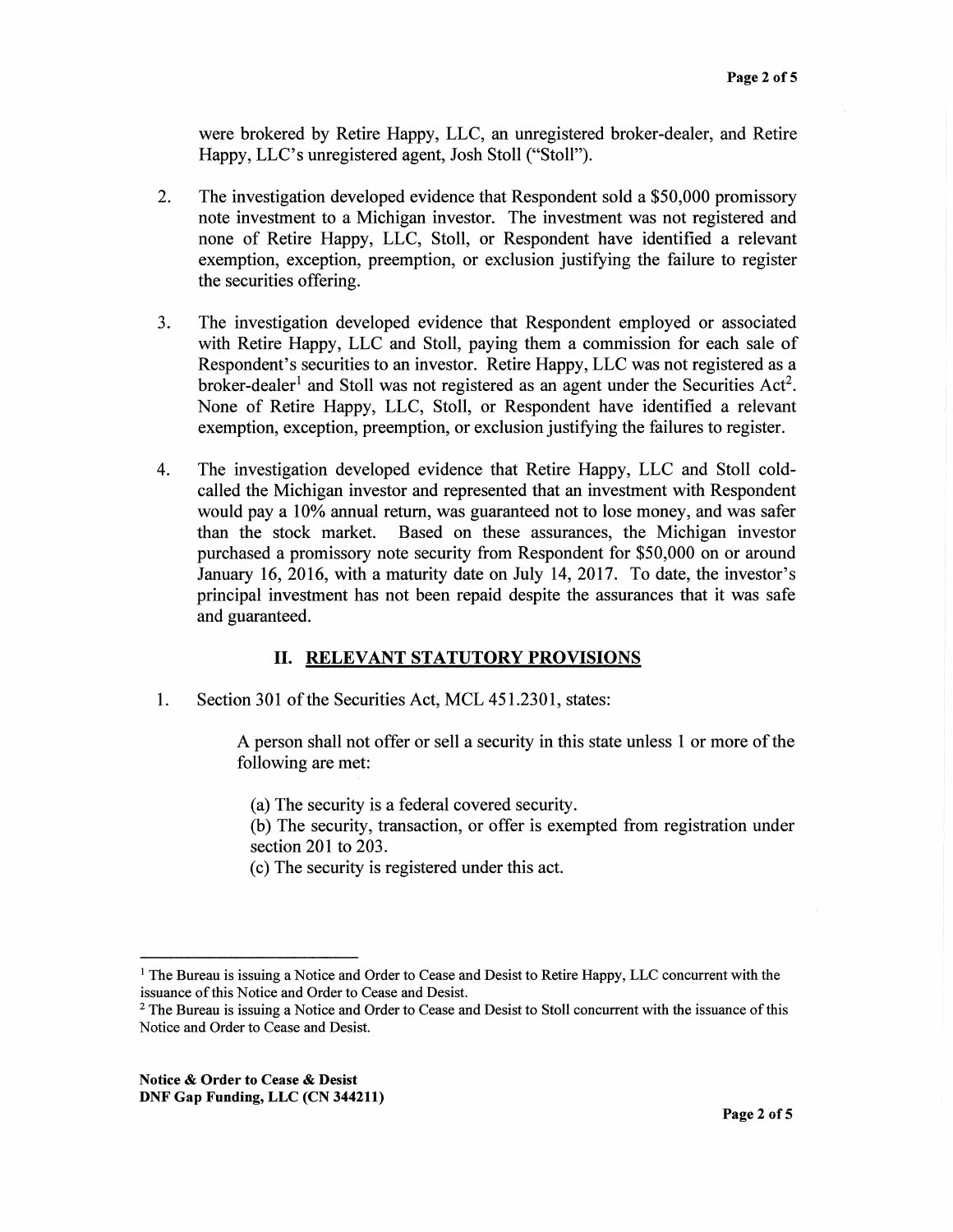2. Section 402(4) of the Securities Act, MCL 451.2402(4), states:

A broker-dealer, or an issuer engaged in offering, selling, or purchasing securities in this state, shall not employ or associate with an agent who transacts business in this state on behalf of broker-dealers or issuers unless the agent is registered under subsection (1) or exempt from registration under subsection (2).

3. Section 501 of the Securities Act, MCL 451.2501, states:

It is unlawful for a person, in connection with the offer, sale, or purchase of a security or the organization or operation of a Michigan investment market under article 4A, to directly or indirectly do any of the following:

(a) Employ a device, scheme, or artifice to defraud.

(b) Make an untrue statement of a material fact or omit to state a material fact necessary in order to make the statements made, in the light of the circumstances under which they were made, not misleading.

(c) Engage in an act, practice, or course of business that operates or would operate as a fraud or deceit on another person.

4. Section 503(1) of the Securities Act, MCL 451.2503(1), states:

In a civil action or administrative proceeding under this act, a person claiming an exemption, exception, preemption, or exclusion has the burden to prove the applicability of the exemption, exception, preemption, or exclusion.

## III. CONCLUSIONS OF LAW

- 1. Respondent DNF Gap Funding, LLC offered and sold a security to a Michigan resident. The security was not federal covered, exempt from registration, or registered, in violation of section 301 of the Securities Act, MCL 451.2301.
- 2. Respondent DNF Gap Funding, LLC employed or associated with an unregistered agent and has not identified a relevant exemption, exception, preemption, or exclusion justifying the failure of that individual to register, in violation of section 402(4) of the Securities Act, MCL 451.2402(4).
- 3. Respondent DNF Gap Funding, LLC made untrue statements of material fact and omitted to make statements necessary to make other statements made not misleading in connection with the offer or sale of a security when its agent, Josh Stoll, represented to a Michigan investor that his \$50,000 investment was guaranteed when that was untrue, and when he stated that the investment was

Notice & Order to Cease & Desist DNF Gap Funding, LLC (CN 344211)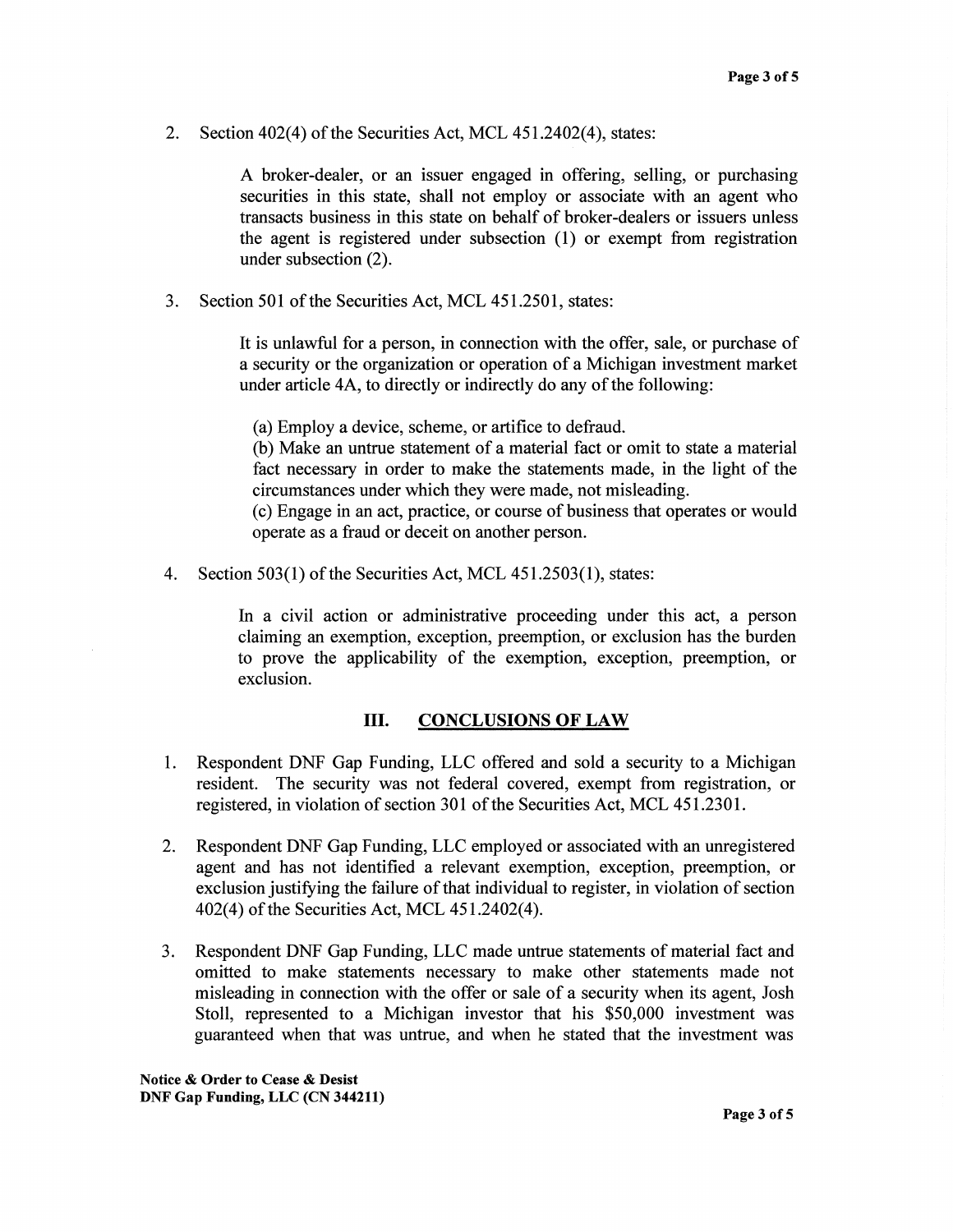safer than the stock market without stating that the investment may never be repaid. These statements were material, false, and misleading in light of the circumstances under which they were made, in violation of section 501(b) of the Securities Act, MCL 451.2501(b).

## IV. ORDER

IT IS THEREFORE ORDERED, pursuant to section 604 of the Securities Act, MCL 451.2604, that:

- A. Respondent shall immediately CEASE AND DESIST from offering and selling unregistered securities, from employing or associating with an unregistered agent, and from making false and misleading statements in connection with the offer or sale of securities, contrary to the Securities Act.
- B. Pursuant to section 604(2) of the Securities Act, this Notice and Order to Cease and Desist is IMMEDIATELY EFFECTIVE.
- C. In a Final Order, the Administrator intends to impose civil fines of \$60,000.00 against Respondent under MCL 451.2604(4). This Notice and Order to Cease and Desist may become final pursuant to Section VI, below.
- D. Pursuant to section 508 of the Securities Act, MCL 451.2508, a person that willfully violates the Securities Act, or an order issued under the Securities Act, is guilty of a felony punishable by imprisonment for not more than 10 years or a fine of not more than \$500,000.00 for each violation, or both. An individual convicted of violating a rule or order under this act may be fined, but shall not be imprisoned, if the individual did not have knowledge of the rule or order.

## V. NOTICE OF OPPORTUNITY FOR HEARING

Section 604 of the Securities Act, MCL 451.2604, provides that Respondent has 30 days beginning with the first day after the date of service of this Notice and Order to Cease and Desist to submit a written request to the Administrator asking that this matter be scheduled for a hearing. If the Administrator receives a written request in a timely manner, the Administrator shall schedule a hearing within 15 days after receipt of the request. The written request for a hearing must be addressed to:

> Corporations, Securities & Commercial Licensing Bureau Regulatory Compliance Division P.O. Box 30018 Lansing, MI 48909

By email: CSCL-FOIA@Michigan.gov

Notice & Order to Cease & Desist DNF Gap Funding, LLC (CN 344211)